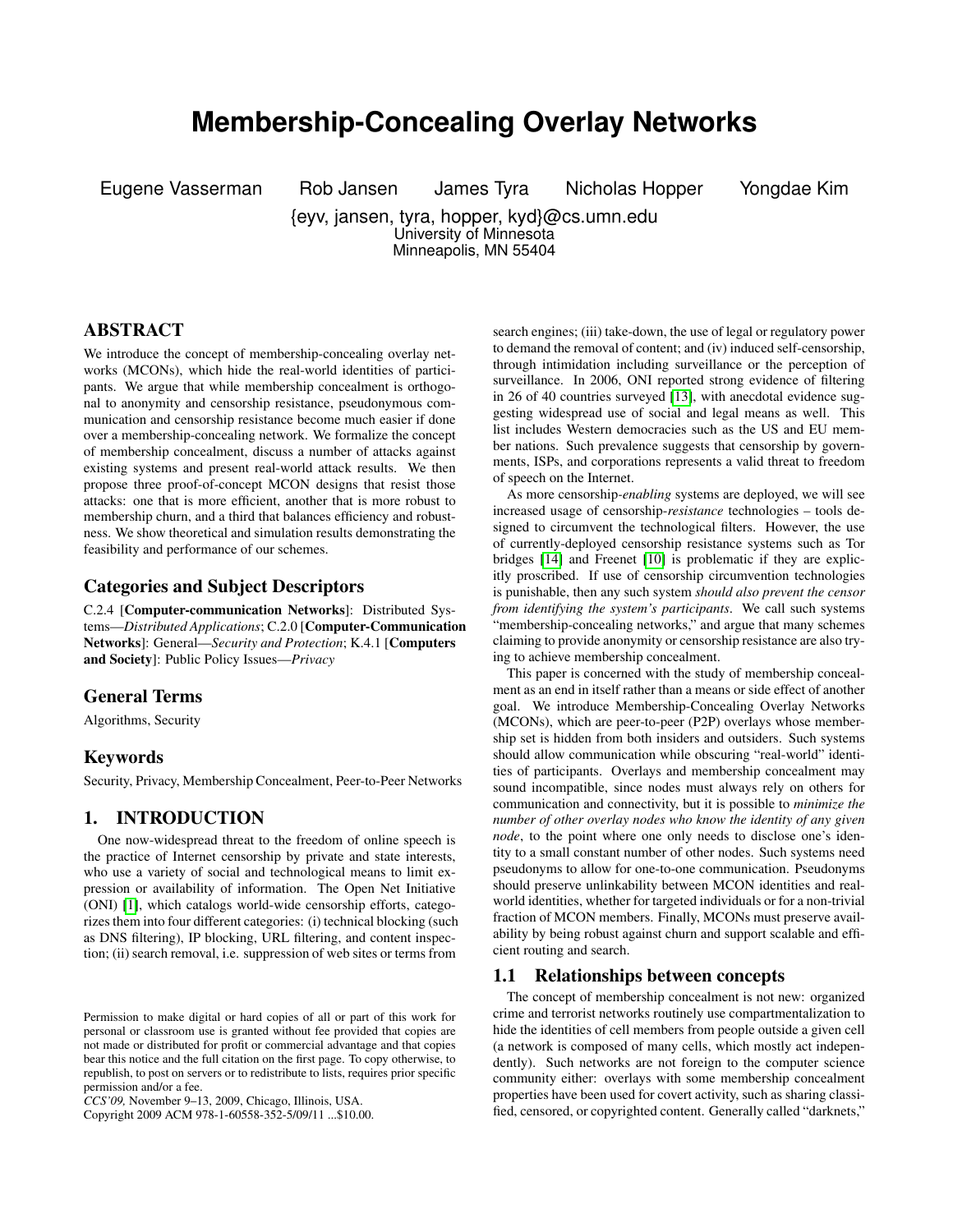these networks are built to be difficult to join or detect, but most do not protect from malicious insiders. One typically becomes a member through social means: an existing member "vouches" for the newcomer [\[5\]](#page-9-4). Academically, membership concealment networks have remained less explored than, and frequently confused with, related technologies such as *privacy*, *anonymity*, *unlinkability*, *unobservability*, *pseudonymity*, and *censorship resistance*. [1](#page-1-0)

Unobservability. Related to anonymity, unobservability is usually endowed with one of two meanings. Pfitzmann and Hansen define the term to mean that a principal in an anonymity scheme cannot be "observed" to be sending or receiving a message (i.e. other nodes cannot determine whether a node sent or received a message at any particular time) [\[35\]](#page-9-5). Some authors have interpreted this to mean that it is difficult to distinguish whether a principal participates in the network or not [\[25,](#page-9-6) [19\]](#page-9-7). The former clearly does not imply membership concealment: a scheme that is unobservable in this sense would remain unobservable if all principals periodically announced their participation. The latter sense is membership concealment in terms of an outsider-only attack, since it is in general necessary for *some* participants to be revealed to others in order for messages to be delivered.

Pseudonymity and anonymity. Pseudonymous credential systems [\[9,](#page-9-8) [31,](#page-9-9) [37\]](#page-9-10) dissociate real-world identities from semi-persistent network identities (pseudonyms). A real-world identity is any information that may reduce the set of candidate identity-pseudonym pairings by a non-trivial amount, such as names, credit card numbers, or IP addresses. MCONs must use pseudonyms to address members, and *for a system to be membership-concealing it must be impossible, with overwhelming probability, to determine the realworld identity of a user with a given pseudonym*.

Anonymity, on the other hand, does not have the persistent identity property, but instead hides any and all identifying information. Consider the relationship between *anonymity* and *membership concealment*. The main goal of an anonymous network is to conceal who is communicating with whom. However, this *unlinkability* or "relationship anonymity" does not require concealment of *who participates in the overlay*, and in fact a scheme with perfect relationship anonymity would not sacrifice this property if the list of participants was broadcast on a regular basis. On the other hand, membership concealment does not guarantee that messages cannot be linked, e.g. each message may contain the pseudonym of both its source and destination, destroying relationship anonymity but preserving membership concealment. MCONs clearly require some type of minimal pseudonymity to prevent a passive insider from simply harvesting identities – for example, messages should not include the real identity of the originator.

While aspects of some anonymity schemes in the literature can be seen as implicit efforts to provide membership concealment, e.g. Bauer's scheme seeks to hide the users of a mix net among a larger set of web users [\[4\]](#page-9-11), no deployed anonymity scheme explicitly claims to provide membership concealment, and it is largely accepted that sender anonymity (origin obfuscation) can be achieved without it [\[16,](#page-9-12) [38\]](#page-9-13). Some schemes, such as Tarzan [\[21\]](#page-9-14), explicitly distribute a list of members. However, since this information simplifies certain variants of the intersection attack [\[48\]](#page-9-15), recent P2P anonymity schemes such as Salsa [\[33\]](#page-9-16) have mentioned hiding the membership list as a security goal. Unfortunately these schemes do not provide membership concealment under adversarial conditions. Censorship resistance and availability. Censorship-resistant networks are designed to prevent adversaries from denying users' access to a particular resource or file. This type of system does not require membership concealment: most are designed such that it is difficult to determine what content a given user is accessing or what node is hosting a given file, preventing targeted attacks. Such systems remain censorship-resistant even if the list of participants was public. Membership concealment does not imply censorship resistance: a membership-concealing network may serve unencrypted content, so censorship would only require blocking files that contain selected keywords even if the identities of communicating nodes are hidden. This is similar to the approach used by China's "Great Firewall" [\[50\]](#page-9-17).

A particularly critical requirement for censorship resistant networks is availability, since an attack against availability is in itself an act of censorship. Some censorship-resistant systems [\[47\]](#page-9-18) have taken the all-or-nothing approach, assuming that an adversary would want to disable access to selected content, but not to the entire system. We advocate a strictly more powerful adversary model – one that is willing to prevent access to an entire system in order to block some targeted content. Events such as [\[2,](#page-9-19) [3\]](#page-9-20) support our position. Even without joining a network or identifying its members, an adversary can block access to "undesirable" content on a large scale by using deep packet inspection or encryption-oblivious protocol fingerprints (and blocking matching packets). Infranet [\[18\]](#page-9-21) addresses this problem by using steganographic techniques to hide content requests and responses. However, it requires active participation of a number of web servers. Feamster *et al.* extend the Infranet service by adding an extra layer of indirection in the form of untrusted messengers, who pass requests to a forwarder, who then fetches the actual censored content [\[19\]](#page-9-7). Tor bridges [\[14\]](#page-9-2) (discussed in more detail in Section [3\)](#page-2-0) add censorship-resistance functionality to the Tor anonymous overlay [\[16\]](#page-9-12). The design is somewhat similar to Infranet with untrusted intermediaries, and both are vulnerable to many similar attacks.

#### 1.2 Proposed design

We propose three proof-of-concept designs – one that is more efficient, another that is more robust to membership churn, $<sup>2</sup>$  $<sup>2</sup>$  $<sup>2</sup>$  and yet</sup> another which is a hybrid of the first two. All schemes are robust against insider and outsider attack, including targeted attack and network partitioning. Our MCON can be bootstrapped from any social graph of offline face-to-face relationships. (Basing a network on a social network graph allows us to use Sybil attack [\[17\]](#page-9-22) mitigation systems such as SybilLimit or SybilInfer [\[49,](#page-9-23) [23\]](#page-9-24).) Membership is by invitation only, so our network is not "open" in the same sense as other P2P systems, which allow anyone who knows at least one member to become a member themselves. Finally, our designs use distributed hash tables (DHTs) to enable efficient search and ensure that both popular and rare files can be located within a pre-dictable period of time.<sup>[3](#page-1-2)</sup> DHTs are structured overlay networks that allow for very efficient searching [\[45,](#page-9-25) [39,](#page-9-26) [30\]](#page-9-27). Each DHT node has a random pseudonym, is responsible for responding to queries that are lexicographically close to that pseudonym, and maintains a routing table of  $O(\log N)$  peers that enable it to efficiently identify the node responsible for a query.

## 2. MCON REQUIREMENTS

Informally, we define an MCON to be a *communication system that hides the identities of its members* from both insider and outsider attackers (network members and non-members, respectively), while retaining members' ability to communicate efficiently. The goal is to reveal no information about the network participants that would allow them to be identified in the "real world." (From now

<span id="page-1-0"></span><sup>&</sup>lt;sup>1</sup>For a thorough treatment of some of these terms, see [\[35\]](#page-9-5).

<span id="page-1-1"></span><sup>2</sup>Members can go offline without disrupting the network

<span id="page-1-2"></span><sup>&</sup>lt;sup>3</sup>Files can be arbitrary named data, so "locating files" does not imply a traditional file-sharing system.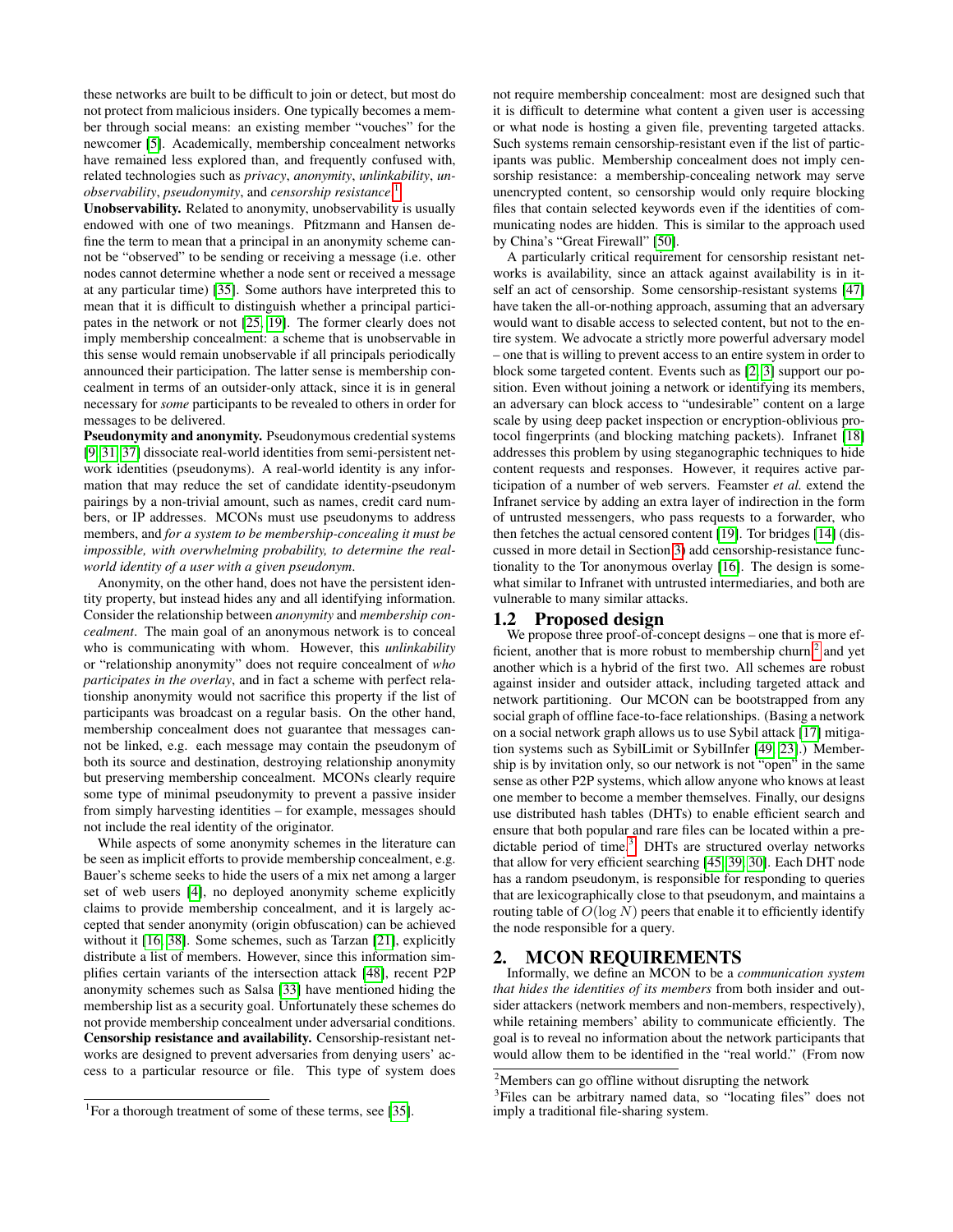on we will refer to the human participants as "users," while denoting their computational presence in the network as "nodes.") Honest users have one fixed network pseudonym, which allows other members to uniquely address them. (We will refer to overlaylevel identities as "pseudonyms" and real-world identities as "identities.") For the purposes of this paper, we assume that obtaining a node's network (IP) address is both necessary and sufficient to identify the real-world user of the network.<sup>[4](#page-2-1)</sup>

In addition to hiding member information, this network must be robust to link failure and partitioning: we must maintain *availability* both in the presence of normal network events and attackers. (A related requirement is *node-equity*, i.e. no node is more important to the network than another.) It should also be scalable, allowing for the membership set to grow while maintaining routing efficiency and minimizing communication, computation, and storage overhead. Finally, it should provide efficient search functionality, which can reliably locate any information stored in the network within a predictable time window.

We assume an adversary with the resources of a large ISP or state government. This means that the adversary can monitor or disrupt traffic on some fraction  $\ell$  of links; can communicate with arbitrary nodes on the network; and can selectively "corrupt" or otherwise assume control of some fraction  $\gamma$  of selected nodes. We call this an  $(\ell, \gamma)$ -adversary. Formally, we say that an overlay network protocol is  $(\Lambda, \Gamma, f)$ -membership-concealing if no  $(\ell, \gamma)$ adversary monitoring  $\ell \leq \Lambda$  links and corrupting  $\gamma \leq \Gamma$  members can identify more than  $f(\gamma, \ell, N)$  members, where N is the total number of MCON participants. When  $f(\gamma, \ell, N) = \Theta(\gamma + \ell)$ we call the protocol a membership-concealing network protocol. We note that no overlay protocol that permits communication between peers can be  $(\Lambda, \Gamma, o(\Lambda + \Gamma))$ -membership-concealing since at least one node must deliver messages to each corrupted or monitored identity, and an adversary can always choose to corrupt or monitor identities with no common neighbors.

## <span id="page-2-0"></span>3. RELATED WORK

Arguably the first darknet was WASTE [\[20\]](#page-9-28), designed to facilitate secure collaboration by small groups. Some file sharing applications have recently added darknet features [\[7\]](#page-9-29), and applications for "friend-to-friend" (F2F) sharing have been developed [\[27\]](#page-9-30). The latter scheme is meant to allow sharing through trusted intermediaries, preventing the disclosure of the uploader's identity. It is also fundamentally different from previous darknet designs, since it hides the network member set even from other network members. Unfortunately, all of these networks have similar problems such as forming partitioned groups instead of larger networks, scalability limitations, search efficiency issues, and security vulnerabilities.

#### 3.1 Freenet

The system that is currently most similar to an MCON is Freenet [\[10\]](#page-9-3). It is a censorship resistant network which hides the publisher, querier, and storage location of files by obfuscating their names and contents, making it difficult for any party other than the querier to identify the content that is being retrieved. Moreover, Freenet uses recursive routing to reduce the number of nodes who are aware of each other's existence. (Recursive routing proceeds by flooding through intermediate nodes instead of directly between source and destination.) Freenet version 0.7 is designed to allow for two modes of operation: in *opennet* mode, nodes may freely connect to any other opennet node, while *darknet* mode allows connections with other nodes only by prior out-of-band agreement, presumably

based on mutual trust [\[41\]](#page-9-31). This provides protection from malicious nodes crawling Freenet for membership information. Note that because darknet nodes do not communicate with opennet nodes, there may be many disconnected darknets instead of one large network.

#### 3.2 Tor bridges

Tor [\[16\]](#page-9-12) is a popular anonymizing network that offers sender anonymity. It consists of a relatively small number of dedicated volunteer "routers," and is thus easily blocked at a national or service provider border by disallowing all connections to those dedicated hosts. Tor designers are actively working to add "bridge" functionality [\[14\]](#page-9-2) that would make it more difficult to block. Tor bridges are not dedicated routers; they are Tor clients who allow users in censored regions to contact them directly as a first step into the Tor network. Since bridges are client nodes, they are more numerous and experience higher churn than dedicated relays, so blocking them is a more difficult task. This is implicitly a membership concealment feature. Tor currently relies on a publiclyknown centralized authority or out-of-band (social) communication for distribution of bridge descriptors, but the authority can itself be blocked. Although the authority takes precautions to avoid providing bridge descriptors *en masse* to anyone who asks, the system is vulnerable to attack: an adversary who controls many IP addresses can query the authority repeatedly, pretending to be different nodes behind different IP addresses.

#### 3.3 Other systems

Other anonymity schemes [\[25,](#page-9-6) [19\]](#page-9-7) have also attempted to provide "blocking resistance" by hiding their members among a larger set. However, even if an adversary cannot block access to all members of an overlay, he might be able to block queries for particular types of content. Since most storage networks provide an efficient lookup feature, an adversary knowing the identifying information of the content (hash, ID, etc.) can look up the node(s) storing that content and selectively deny access to those nodes. Censorship resistance requires blocking resistance, but both are orthogonal to membership concealment.

#### 3.4 Using social networks to bootstrap trust

Freenet darknet limits identity disclosure to trusted peers, selected from a network of untrusted members based on past performance and off-line relationships. Turtle [\[36\]](#page-9-32) is one example of a network that *bootstraps from a social network that expresses mutual trust*. Like Freenet, queries are flooded and do not terminate until either every node in the network has responded or the maximal query depth is reached. Kaleidoscope [\[44\]](#page-9-33) also uses social networks to distribute proxy information, mitigating Sybil attacks (it is far more likely that Sybil nodes are connected to adversaries than honest nodes). However, the system uses a centralized server to distribute information about proxies to newly-joining nodes, so it is vulnerable to the same attacks as the Tor bridge authority.

Danezis *et al.* also use social networks to bootstrap a Sybilresistant DHT [\[11\]](#page-9-34). Based on the same assumption as above – that adversaries are connected to a social network in few places compared to honest members – the Sybil-resistant DHT builds trust profiles for individual nodes along a query path and favors nodes who usually yield correct results. Since the majority of adversarial (Sybil) nodes will be connected to the DHT through very few honest nodes, those connection points will (with high probability) return Sybil nodes as next hops, eventually producing incorrect results when adversarial nodes misbehave.

# 4. ATTACKS ON EXISTING SYSTEMS

The primary goal of MCONs is resistance to *member identification attacks*, in which either an insider (MCON member) or an outsider attempts to determine the "real-world" identities of network

<span id="page-2-1"></span><sup>&</sup>lt;sup>4</sup>If users voluntarily disclose their real-world attributes then IP addresses become sufficient, but not necessary, to de-anonymize them.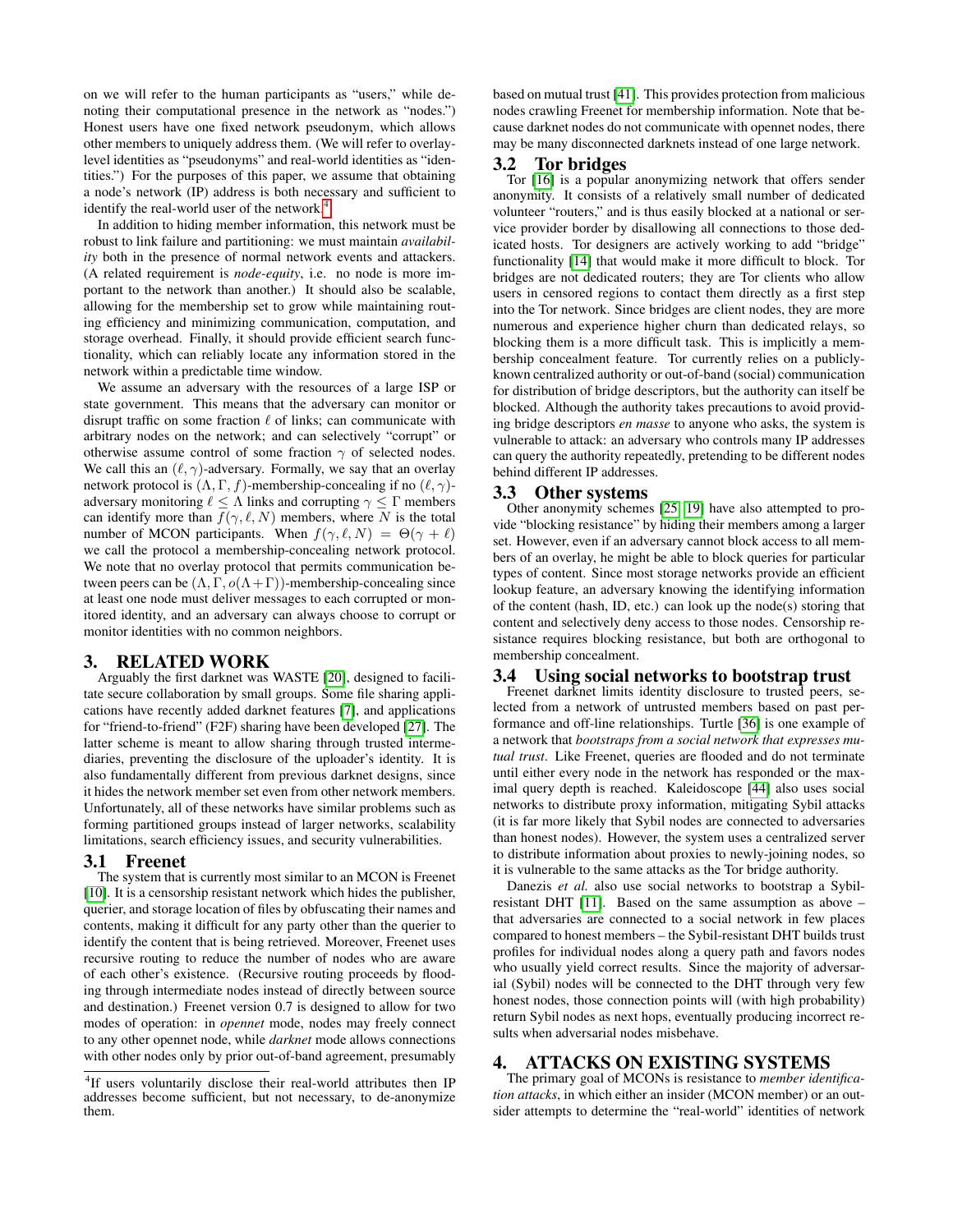members. This attack may take two forms: existential and targeted. In the former case, which can also be called the *harvesting attack*, an adversary attempts to determine the identities of as many network members as possible. The latter attack allows an adversary to match a network pseudonym with an identity, or to significantly reduce the number of candidate identities for a given pseudonym as a precursor to rubber-hose cryptanalysis.

Most existing systems are vulnerable to at least one type of harvesting attack. The simplest variant exploits systems that do not limit the number of identities that a single member can collect simply by querying the network repeatedly. Since the attack is active, it may be detected and the attacker could be blacklisted, but the adversary can always throttle or otherwise mask his actions to appear benign. A harder-to-detect variation is the *passive harvesting attack*: an adversary runs a network node that logs all direct communication attempts, learning the identities of all other nodes over a long-enough timeline. Both attacks become faster with more adversaries. Another example of a harvesting attack is the *multiple join*, or *bootstrap* attack, in which an adversary either sequentially joins the network multiple times at multiple logical locations (which are the Freenet equivalent of DHT IDs), or creates multiple (Sybil) nodes and simultaneously joins them to the network. Since every joining node must obtain the identity of at least one other network member, multiple joins allow the adversary to learn the IP addresses of a large fraction of network members.

The *celebrity attack* affects systems that use social networks to bootstrap trust [\[10,](#page-9-3) [36,](#page-9-32) [44,](#page-9-33) [27\]](#page-9-30). If the social network topology can be discovered then an adversary can choose to corrupt or monitor nodes with many friends, learning disproportionally many other network members. (Mislove *et al.* report node degrees of up to 10, 000 in many popular social networks [\[32\]](#page-9-35).) Only a few very popular network nodes need to be corrupted or monitored in order to learn the vast majority of network members [\[12\]](#page-9-36). This can be generalized to attacks against "tasty targets," applicable when networks that bootstrap from social networks but do not "smooth out" node degree. It also applies to networks with so-called "supernodes" – members who have more power than other members. An MCON should either not contain any targets of compromise that know disproportionally more member information than any other target, or should ensure that such nodes are difficult to identify.

Social networks also expose the constructed MCON to a graph overlap attack – Narayanan and Shmatikov have recently shown that anonymized graphs can be de-anonymized based only on topology knowledge and access to an overlapping non-anonymized graph [\[34\]](#page-9-37). This means we cannot anonymize a graph by simply replacing identities with pseudonyms; we must also restrict adversaries from constructing a complete view of the anonymized graph topology and/or perturb the node degree. While some of the above networks would resemble MCONs more closely if they were not vulnerable to the celebrity attack, most of them expose their topology while not enforcing node degree limits.

Another serious attack on a membership-concealing network is the *confirmation attack*. If an MCON requires nodes to respond in a distinctive way to connection attempts, then a non-member adversary can "cast a wide net" and identify a large number of nodes by attempting to connect to them. As an example, consider a network administrator at a large corporation who wishes to identify users on the internal network who are using a file-sharing application. Assume that the most popular application uses a certain port number in the default configuration. Our adversarial network administrator can "probe" each host on the internal network, connecting to that default port, identifying users by the tell-tale replies from the file-sharing client.



<span id="page-3-1"></span>(a) (b) Figure 1: Results of Freenet attacks. (a) Total unique Freenet nodes found over time. Dots show the time when all marker nodes were found. (b) Unique running nodes for each 3-hour time period. The cycle is likely the result of day-time versus night-time usage patterns.

Finally, MCONs must resist *protocol identification attacks* when communicating with other network members as well as when joining, leaving, or inviting others to join the MCON. Such an attack would allow passive identification of MCON users by monitoring communication patterns without peeking at content [\[46\]](#page-9-38). Consider once again our sneaky system administrator from above. Since there are only a small number of exit points from the internal network to the Internet, our adversary can monitor protocol traffic at those locations, identifying all users of the targeted protocol.

## 4.1 Attacking Freenet opennet

We implemented a *passive harvesting attack* using well-behaved Freenet clients<sup>[5](#page-3-0)</sup> in "opennet" low-security mode whose only modified behavior is passively logging communication with others. We call these nodes "markers" because we use them to measure the success of our attack – since they have random pseudonyms, the time required to locate all marker nodes will be close to the upper time bound to find all nodes in the Freenet network. We also implemented an *active harvesting attacker*, which announces itself to random logical locations in the network, collecting pseudonyms and IP addresses of responding Freenet nodes (who are located "near" the announcement point in the Freenet logical coordinate space). To eliminate the effects of dynamic IP addresses we only counted node pseudonyms, which are unique and constant.

Figure [1\(](#page-3-1)a) provides a comparison of each of our attacks on Freenet, using 80 marker nodes and a single announcer. Note that the single active attacker outperforms all 80 passive attackers, but collection speed can always be increased by adding more attackers – the bandwidth and processing costs are not a bottleneck. The dots represent the time when each attack discovered all 80 marker nodes, signalling that we have likely enumerated the majority of running nodes. Our passive attackers were able to enumerate all markers in 11 hours, and the active attacker found all of them in 2.5 hours. Figure [1\(](#page-3-1)b) shows the membership of opennet derived from snapshots of 3 hours each – since it took our announcer less than 3 hours to find our markers, we expect this graph to be an accurate measure of the membership of opennet at any given time. (The shaded areas are 8pm to 8am GMT.) We observed between 2,000 and 3,000 *running* opennet nodes at any given time. While the total number of *existing* opennet nodes cannot be counted accurately since a large number are likely to remain offline for the duration of the experiment, we discovered a total of 11,100 unique node pseudonyms.

## 4.2 Attacking Tor bridges

We also launched a *passive harvesting attack* against Tor bridges using an unmodified Tor router, configured as a middleman (nonexit) node and offering 100MB/sec of bandwidth (attracting disproportionally many client connections). Our router should receive connections from clients, bridges, and other Tor routers. We weed

<span id="page-3-0"></span><sup>5</sup>Based on Freenet 0.7 Build #1204 r25665 (2-17-2009)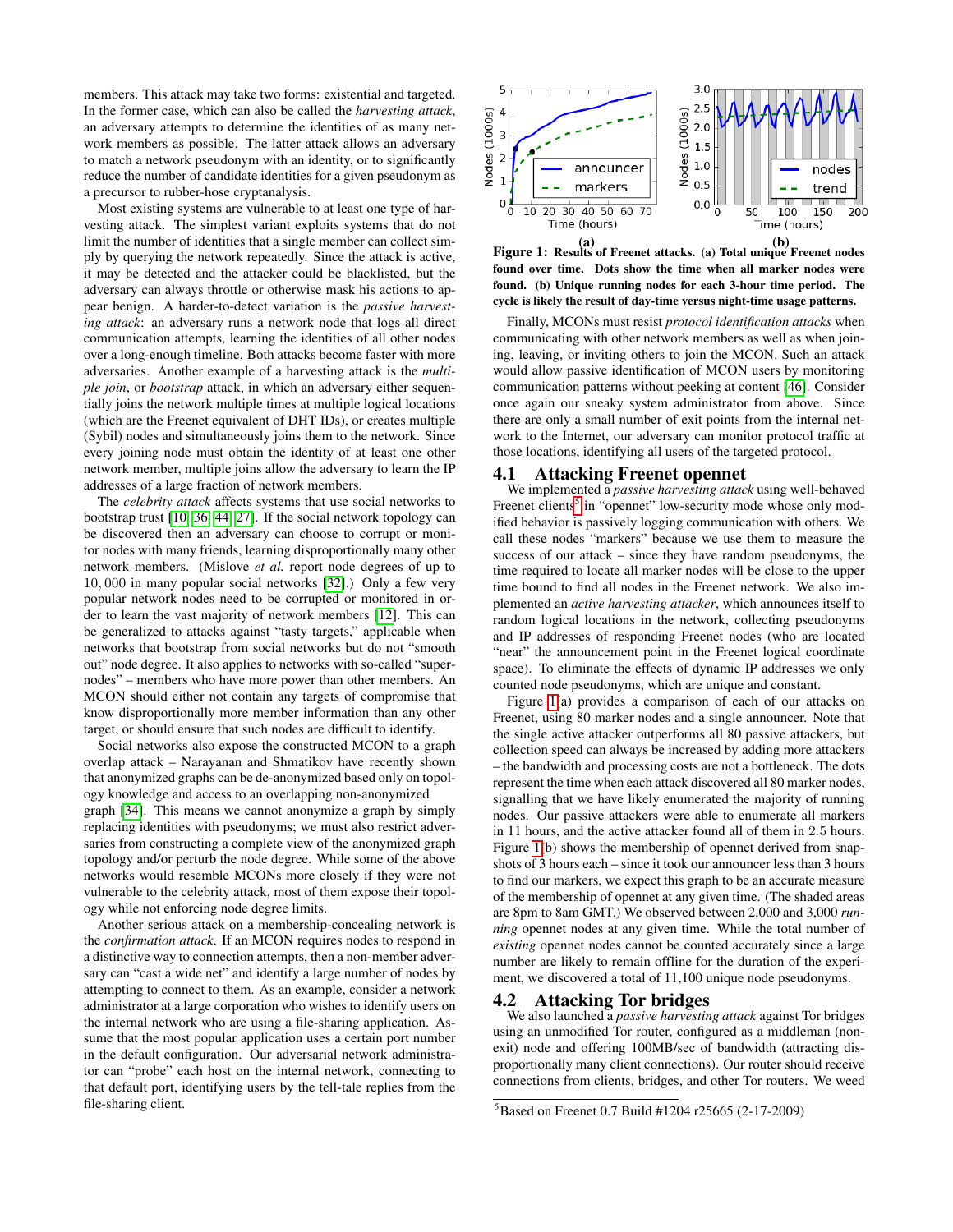out routers using several tests, including TLS handshake fingerprinting, querying all running directory authorities to see if they know the router, as well as by connecting back to the router and examining its descriptor [\[15\]](#page-9-39). Once we eliminate the routers we are left with clients and bridges. To differentiate between them we attempt a connection using common bridge ports. If our connection succeeds and we get a bridge descriptor [\[14\]](#page-9-2), then it is not a client and we launch a *confirmation attack* by extracting the fingerprint from the descriptor and querying each directory authority. A router will appear in at least one, while bridges will not. (Note that these tests are all performed in real time.) Since we expect that all bridges will eventually connect to our router due to Tor's selection rules, we can eventually build a complete list of bridges. We collected 61 unique Tor bridge identities in 4 days, a clear vulnerability in the membership concealment capability of Tor bridges.

## 5. DESIGN

This section outlines three proof-of-concept MCON designs.<sup>[6](#page-4-0)</sup> Using a social network based on offline relationships as a starting point, we bootstrap our MCON from a small fully-connected "seed" network of "social neighbors" (nodes connected by an edge in the social network). The MCON grows by having existing members invite new nodes based on social relationships. When joining, nodes are assigned persistent pseudonyms and DHT IDs. After the MCON is built and after a period of DHT routing table discovery, we use a VRR-like protocol [\[8\]](#page-9-40) to allow nodes to communicate with the DHT over a small set of "physical neighbors." We define physical neighbors as those nodes who are allowed to directly communicate over IP. (This system may be considered a double overlay – we use DHT communication for efficient search, over a source-routing overlay, over IP.) To avoid celebrity attacks, every MCON node can only communicate directly with a constant k other nodes, since direct IP communication is sufficient to break membership-concealment. Most communication takes place through the DHT overlay, which connects any two nodes by  $\log N$ logical hops, where  $N$  is the total number of members. This contributes significantly to the scalability and efficiency of our system.

Many popular DHT designs use iterative routing, where a node will communicate with its DHT neighbor to ask for the IP address of the next DHT hop, with which it will then communicate directly. The process repeats until the desired node is found, at which time the origin and the destination can communicate directly over IP. We cannot achieve membership concealment in the iterative scheme, since an adversary can learn the IP addresses of all intermediate nodes as well as the final destination by repeatedly searching the network. In recursive routing, nodes communicate only with their DHT neighbors, who forward requests to the next DHT hop on behalf of the originator. In this scheme, all communication between source and destination happens through multiple intermediaries. Sometimes recursive routing carries the benefit of plausible deniability of query origin – a node receiving a message from a physical neighbor cannot distinguish whether that neighbor originated or forwarded the message.

Our design relies on a trusted central authority (the Membership and Invitation Authority, or MIA) to invite new nodes into the MCON and act as a key issuer. The MIA is also responsible for keeping track of node degree, ensuring that nodes do not exceed the global constraint. To prevent Sybil attacks, the authority can use existing systems such as SybilLimit or SybilInfer [\[49,](#page-9-23) [23\]](#page-9-24), which use a social network to bound the number of Sybil identities accepted into the network. Note that *membership concealing properties of our scheme do not depend on the number of Sybil*

*nodes in the network*, provided they are not connected to honest nodes. Since honest nodes will not directly communicate with anyone other than their neighbors, Sybil nodes without edges to honest nodes will only affect the robustness of routing in our network, not its security. Since future designs will distribute the functionality of the MIA throughout the network, we want to minimize our current dependence on it. To that end, the MIA is only needed when a new node joins. Moreover, it does not have to respond in real time, and so can be offline and does not constitute a central point of failure *for denial of availability attacks*. Unlike the Tor authority, nodes need never contact the MIA directly, so it can remain hidden.

Below we present three MCON designs: the first is more efficient, the second is more robust in high-churn situations, and the third is a hybrid. They can all be split into three major components: invitation and join, route discovery, and overlay routing.

Invitation and join. The network is built by starting from a small "seed" and adding nodes one by one, expanding it to form the full MCON. While the seed can be an arbitrary group of social network nodes matching certain mutual connectivity parameters, growing that network is challenging. In our system, nodes who are already part of the MCON invite other nodes with whom they share connections in the social network. Nodes must receive multiple invitations in order to join the MCON, and the entire process must be somehow mediated to ensure admission control and key distribution for the MCON. While this is currently handled by a centralized entity, future designs will incorporate distributed computation of this information by MCON members.

Route discovery. Once node A has been admitted to the MCON, it must construct a DHT routing table for efficient communication. The routing table consists of sourse routes to other DHT nodes that share different prefix lengths with A. Routes are discovered by flooding requests over the "physical" network. Since nodes only communicate with their neighbors, route responses must conceal information about intermediate nodes. We accomplish this by using private routing tokens. A node building a routing table obtains information about the next hop (one of his direct neighbors), the destination (one of his DHT neighbors), and no information about the intermediate nodes.

Overlay routing. Finally, once a node builds his DHT routing table, he can route to arbitrary DHT keys. As in route discovery, communication happens strictly through the node's "physical" neighbors, and DHT communication is recursively routed. MCON communication consists of two layers: *routing to a DHT hop*, and *routing between DHT hops*. In the first step, the node uses the collected private routing tokens to deliver a message to the first DHT hop. That DHT node will then use her routing table to transport the message to the next DHT hop, and so on until the destination is reached. Nodes never communicate directly with anyone other than their physical neighbors, and layers of encryption prevent the exposure of the DHT message as well as the source and destination. We ensure resistance to confirmation and brute-force scanning attacks by using *strong binding* – an MCON node will only communicate directly with her physical neighbors, ignoring all messages from other nodes (enforced by cryptographic signatures).

## 5.1 Efficient design

Network construction. We start network construction with a clique of  $\lceil k/2 \rceil$  social network neighbors, where k is the maximum number of allowed MCON physical neighbors. The MIA iteratively "grows" the network by finding nodes to invite. Node  $A$  can be invited if: a) A has at least  $\lceil k/2 \rceil$  social friends in the current MCON, b) those friends have at most  $k - 1$  "physical neighbors," and c) A is not in the MCON, and has not been previously invited. Call A's friends satisfying (a) and (b) her potential physical neighbors.

<span id="page-4-0"></span><sup>&</sup>lt;sup>6</sup>We omit full algorithms due to space constraints.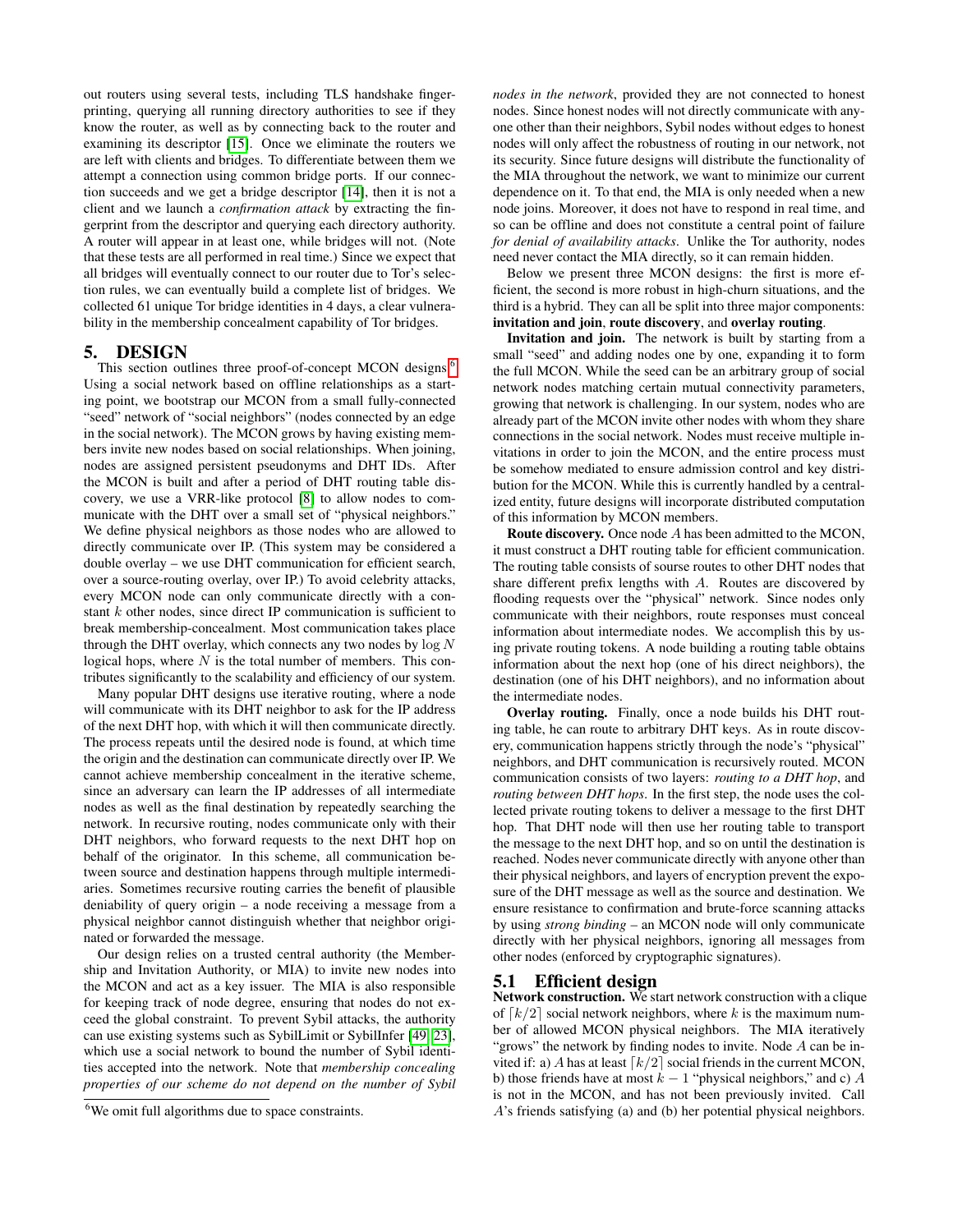Once A has been identified, the MIA randomly chooses  $\lceil k/2 \rceil$  of A's potential physical neighbors, tells them A's new pseudonym, and instructs them to  $(1)$  add  $A$  to their list of physical neighbors and  $(2)$  send an invitation to  $A$  with their IP addresses, MCON pseudonyms, public keys, and DHT ID. Once A receives the invitation and joins, the MIA assigns her a private key and a set of identity-based private keys [\[6\]](#page-9-41).



<span id="page-5-2"></span>Figure 2: Routing to a log-

#### Route discovery request. After joining, A can discover her logical neighbors and build a routing table. The routing table is composed of source routes to DHT nodes whose pseudonyms share a common prefix with A's pseudonym. (For instance, in the Kademlia DHT protocol [\[30\]](#page-9-27),  $A$  acquires  $K$  routing table entries for every *i*-bit prefix of  $A$ 's pseudonym.) These source routes are discovered by scoped flooding over the physical links of the MCON, analogously to a wireless ad-hoc routing protocol, such as Virtual Ring

ical hop over 4 physical hops Routing [\[8\]](#page-9-40). A continues sending discovery requests, increasing the scope of each by one, until her entire routing table is filled. (This constitutes a depth-limited breadth-first search of the network.) While expensive, floods are only needed during initial route discovery. A uses these source routes to establish onion routes to each of its routing table entries, similar to Tor tunnels [\[16\]](#page-9-12). Onion-wrapped source routes ensure that for most routes neither the source nor the destination learn anything about each other except that they share a common pseudonym prefix. Moreover, most intermediate nodes in a source route know neither the source nor the destination, and cannot determine if any message is addressed to the same node as any other message, ensuring unlinkability.

Route discovery messages are in the form of (ID, scope,  $IBE_{\text{prefix}}(z, g^x, R))$ , where  $IBE$  is identity-based encryption [\[6\]](#page-9-41), scope is the flood depth,  $g^x$  is a Diffie-Hellman half-key,<sup>[7](#page-5-0)</sup> R is a route descriptor, z is a random number, and ID is  $h(h(z))$ , with h being a cryptographically secure hash function.  $IBE_{\text{prefix}}$  is an identity-based encryption to an *i*-bit prefix of  $A$ 's pseudonym [\[6\]](#page-9-41), meaning that only a node matching the search parameters can open the message. The route descriptor is a random bit-string of some fixed size. A stores  $z$ , the prefix, the route, and the DH half-key for later reference. When relaying a route discovery message, each node will decrement the scope by one, dropping messages whose scope is 0. Relaying nodes will also record the request ID and phys-ical neighbor from whom it came.<sup>[8](#page-5-1)</sup> These records are kept either until a reply is received or a timer expires.

**Route discovery reply.** When node  $F$  receives a route discovery request which he can decrypt (meaning  $F$ 's DHT ID contains the prefix to which the message is encrypted), he generates a DH halfkey and composes a response in the form of  $(ID', g^y, R, E_{k_1}(z),$  $MAC_{k_2}(E_{k_1}(z))$ , where  $k_1$  and  $k_2$  are keys derived from the full DH key, i.e.  $k_1 = h(0, g^{xy})$  and  $k_2 = h(1, g^{xy})$ .  $ID'$  is  $h(z)$ , the pre-image of the request ID. The response also includes  $R$  from the route discovery message (unchanged), and a message authentication code (MAC) of z. F keeps a record of z, D, and the DH key for later use. (Every message from the same source must be tagged with z to allow F to look up the shared key.) F sends this response to the physical neighbor D from whom he received the request, and also floods the original request, decrementing the scope. The resulting source route is shown in Figure [2.](#page-5-2)

Once D receives a route reply, he looks up  $h(h(z))$  in a table of previous request IDs to verify that the request was correctly opened and to find the next hop where the response must be sent. He constructs a "route token," encrypts it with his public key, and prepends the resulting ciphertext to the route contained in the response. He also removes an equal-length token from the end of the route string. The new token identifies the next and previous hops along that route, and can only be decrypted by  $D$ . The encryption should include a random component to prevent every token that points to the same node from being identical, since the route is visible to intermediate nodes. D then sends the response to the appropriate physical neighbor. In this way, the originator of the request  $(A)$ will get back a series of tokens that are meaningless to her, but that comprise a source route to her logical neighbor. Additionally, since A generated the original random route string, she can ensure that it passes some rudimentary sanity checks: she knows the exact length of the route since she iteratively increased the scope of the flood, allowing her to check that only the correct number of routing tokens have been changed. An incorrect count would indicate that someone is not following the protocol, and the route should be discarded.

Since A is likely to get multiple replies to a route request, she must arbitrarily select a reply message from which to extract routing information. (More than one message can be used to build redundancy into the routing table.) We must be careful to defend against multiple adversarial replies, although any such countermeasure would ultimately prove futile since a single adversary "close" the A may respond on behalf of any and all adversaries in the network. To reduce the number of adversaries in A's routing table, she should first select a random physical neighbor from whom she has received at least one response, and then select one of those responses at random. The intuition behind this strategy is that the distribution of DHT IDs should be similar independent of which "direction" in the network the request is routed, so the number of responses from each physical neighbor should be comparable. A large response set may indicate an adversarial node. We avoid wormhole attacks [\[26\]](#page-9-42) since A already knows the cost of each route – the scope of the flood – and thus knows that each route returned for a given scope has the same cost.

After route discovery, A sets up shared keys with each node along the physical route in a process similar to constructing a Tor tunnel  $[16]$ . While  $A$  does not know the identities or pseudonyms of nodes along the route and cannot authenticate their DH keys, the final DH key (shared with  $F$ ) is authenticated, since only a node with a given pseudonym prefix could have decoded the half-key. A can use this information to detect man-in-the-middle attacks.

DHT routing. Once the logical routing table has been built, MCON routing is identical to DHT routing, with the exception that messages to every logical hop must traverse a number of physical hops.

When searching, A hashes the search term to determine the destination  $(X)$  and the closest logical hop in A's routing table  $(F)$ . She then retrieves the DH key and index  $z$  shared with  $F$ , along with the source route  $(B, C, D)$  and the associated keys shared with each physical hop. A uses identity-based encryption to encipher the hash of the search term so only a node logically close to  $X$  can open the message. (Authenticating the final logical hop prevents arbitrary DHT nodes falsely claiming responsibility for a given key.) She composes a message containing  $z$  and the resulting ciphertext, encrypts it to  $F$  using the shared DH key, attaches a MAC, and onion-wraps it such that each physical hop must remove a layer of encryption to forward the message. Route tokens

<span id="page-5-0"></span><sup>&</sup>lt;sup>7</sup>If the shared DH key is  $g^{xy}$ , where x and y are private keys, then one DH half-key is  $g^x$  and the other is  $g^y$ .

<span id="page-5-1"></span><sup>&</sup>lt;sup>8</sup>If identical requests are received from multiple neighbors, all their identities are stored.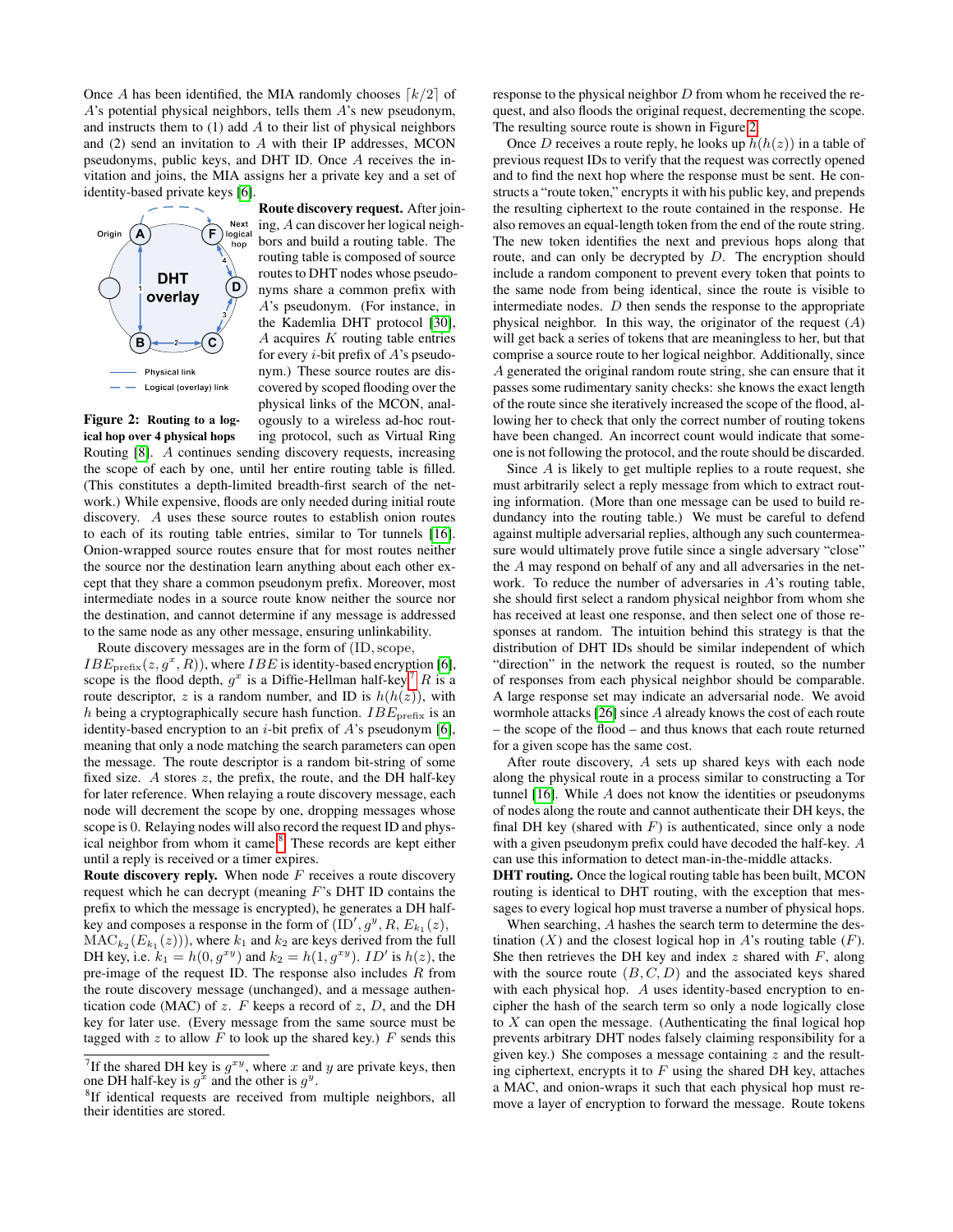are included in the onion-wrapped portions so that each hop only receives its own token.

DHT (overlay) messages are in the form of  $(ID, E_{P_1}(R_1,$  $E_{P_2}(R_2, E_{...}(R_{...}, z, E_{k_1}(M)), MAC_{k_2}(ID, z, E_{k_2}(M)))))$ ,  $P_i$ is the *i*th physical hop in the route and  $ID$  is the message identifier, followed by repeated layers of onion encryption containing route tokens. The inner-most onion layer is composed using the verified DH key shared with the logical hop and contains a message M for the final DHT hop. M is in the format of  $IBE<sub>L</sub>(h(\text{search term})),$ where  $L$  is the DHT (logical) destination.

Onion wrapping. Onion-wrapping messages and randomizing routing tokens prevents  $A$ ,  $B$ , and  $C$  from linking messages or learning the MCON topology. However, any one of them may monitor the amount of time between query and response along a given source route, and can deduce the magnitude of the ID prefix match between the source and destination nodes. (Messages sent to an early logical hop along a route will take a long time to return a result, while messages sent from the last logical hop to the query destination would see an almost immediate response.) We can prevent this attack by asking each logical hop to delay query responses for a fixed amount of time. Since the number of logical hops required to complete a query is uniform for a given network size, and since each logical hop knows its logical distance from the destination, the required delay can be estimated within a factor of 2. This increases the total time required to receive a response to every query, but also ensures that the time is constant (so query failure is easy to detect).

If the query originator or a logical hop fails to receive a response (within a timeout period) from the next logical hop (which can be the result of failure at the logical hop or any physical hop along the way), it picks the next best logical hop and repeats the attempt, until it either succeeds (receives a response) or runs out of logical hops to try. In the latter case, it would admit failure, and not return a response. While this is not a complete solution for churn, it does provide a certain level of robustness against offline nodes and packet loss. A more robust scheme is discussed in the next section.

#### 5.2 Robust design

Robustness is somewhat tricky to achieve in the efficient design, since a single offline physical hop along a source route renders the entire source route unusable. In this section, we discuss a design that trades increased robustness for decreased efficiency and larger number of disclosed IP addresses. We employ what we call a "skipping stones" approach: in addition to sending a message to a single hop along a physical route, the message is sent to *each neighbor of that hop*. Each of those nodes sends to each of the neighbors of the next physical hop, and so on. This reduces the probability of failure because only one node per "neighborhood" needs to be honest and online in order for a message to get through. To that end, all MCON nodes must know not only the IP addresses and cryptographic keys of each neighbor, but also addresses and keys of each neighbor's neighbor. The MIA will reveal that information during the bootstrap phase. Furthermore, the entire neighborhood needs a shared key for use with route tokens. This key can either be given out by the MIA or agreed-upon by neighborhood members using a key agreement scheme such as in [\[28\]](#page-9-43).

Although DHT routing does not change in the robust scheme, we must alter our physical hop routing and discovery to accommodate neighborhood-wide routing decisions. When a neighborhood receives a route discovery reply, a majority of neighbors must come to a consensus regarding the contents of their routing token (and thus the previous and next hops for the reply). They sign

the agreed-upon token using a threshold signature scheme  $[43]$ ,<sup>[10](#page-6-1)</sup> which requires  $m$  out of  $n$  nodes to partially sign a message before a full signature can be derived. For a simple majority, m would be  $\lceil \frac{n+1}{2} \rceil$ . Each node can then independently encrypt the signed token with the shared neighborhood key, prepend it to the route reply, and forward it. Note that majority agreement is required only during route discovery and during shared key exchange with the originator. Multiple route replies are handled the same way as in the efficient scheme, but now they are far less likely to be malicious since multiple nodes must agree on the route – a malicious majority at one of the intermediate neighborhoods would be required to produce a compromised route.

In order to send a message in the robust scheme, the originator sends messages to each neighbor of the next physical hop along the route. When a message arrives, each neighbor can independently decrypt the enclosed routing token (using the neighborhood key) and verify the signature to ensure it is correctly formed. Since only the final destination can determine message validity by verifying the enclosed MAC, intermediate nodes will not know if a message is legitimate. If an intermediate node gets different messages with identical IDs, it must forward one of each copy, potentially increasing the number of messages proportionally to the number of adversaries encountered en route.

While offering superior robustness under heavy churn, this scheme has higher overhead than our efficient scheme. We face a constantfactor increase in the number of real-world identities every MCON member knows, since every node must now keep track of the IP addresses not only of its physical neighbors, but also of their neighbors. However, since the number of identities each node knows is still constant, this does not compromise membership-concealment. We also lose plausible deniability: any one of a node's neighbors can perform packet counting [\[42\]](#page-9-45) and timing attacks [\[16\]](#page-9-12) to determine if a message is being forwarded or originated. However, we can recover plausible deniability by using cover traffic.

#### 5.3 Hybrid design

The hybrid scheme maintains most of the robustness properties of the previous scheme while significantly reducing communication costs. We take a similar approach to Saia and Young [\[40\]](#page-9-46) and modify our robust scheme such that nodes discover the identities of their neighbors' neighbors only if  $h_1(ID_1) \mod m = h_2(ID_2)$ mod m for some small constant m, where  $ID_1$  and  $ID_2$  are the DHT IDs of the two nodes. If the equality does not hold, nodes simply do not learn about each other. Since introductions are handled by the MIA, this invariant is trivial to enforce. Intuitively, this design probabilistically guarantees that every node of the next neighborhood receives at least one copy of each message. As we increase the modulus  $m$ , fewer messages are sent and robustness decreases. However, this reduction is acceptable when we consider that message overhead (combining communication time, bandwidth, and cryptographic overhead) is reduced by a factor of  $m$ .

# 6. THEORETICAL ANALYSIS

Our MCON designs do not share the flaws of existing schemes such as Freenet [\[10\]](#page-9-3), Tor bridges [\[14\]](#page-9-2), Turtle [\[36\]](#page-9-32), or Kaleidescope [\[44\]](#page-9-33). The latter two, being based on social network, are susceptible to targeted corruption and celebrity attacks since nodes are not degree-constrained, and therefore some are "tasty targets" for compromise.<sup>[11](#page-6-2)</sup> Freenet opennet is vulnerable to the same attacks,

<span id="page-6-0"></span><sup>&</sup>lt;sup>9</sup>A stone skipped over water makes contact with the surface repeatedly, creating ripples at each contact point.

<span id="page-6-1"></span><sup>&</sup>lt;sup>10</sup>Threshold signatures allow some nodes to disagree or be offline during route discovery.

<span id="page-6-2"></span><sup>&</sup>lt;sup>11</sup>We note a celebrity could split split her contact lists into many nodes with a small number of neighbors each, and remain a logically tasty target while maintaining a low target profile at the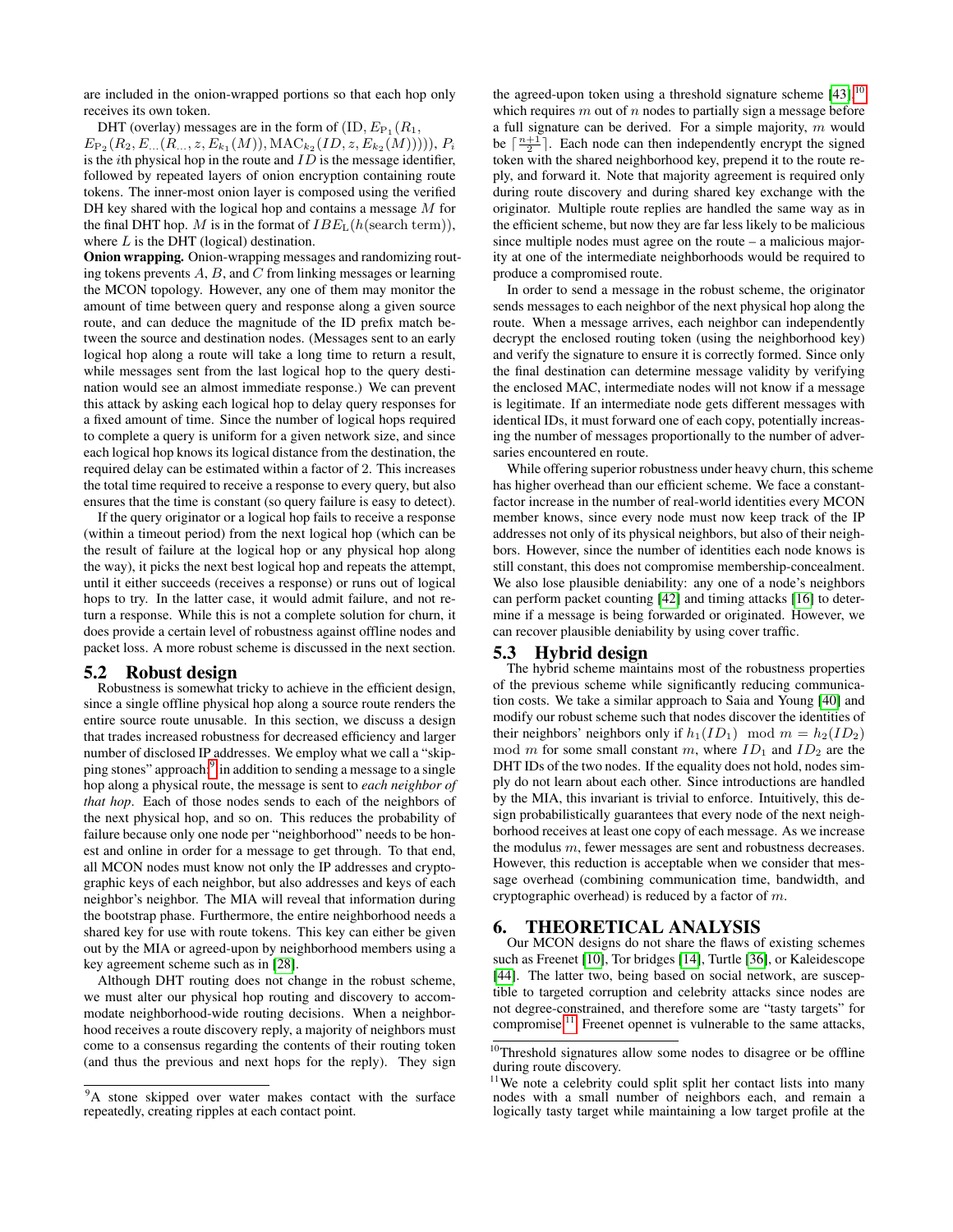and also to both passive and active harvesting. Bridges are vulnerable to confirmation and passive harvesting attacks. Moreover, our designs provide unlinkability, and our efficient design provides plausible deniability. Unlike Freenet and OneSwarm, our search completes within a guaranteed time bound while making rare files as easy to find as popular files.

#### 6.1 Membership concealment intuition

To verify that our designs do not fall victim to identity disclosure, we check that 1) only physical neighbors communicate directly over IP (preventing *harvesting*), 2) no adversary can query arbitrary Internet hosts or otherwise elicit an IP-level response identifiable as an MCON message (preventing *confirmation*), and 3) no adversary learns the identity of a node who does not directly connect to corrupted or monitored nodes (preventing information *leakage*). In our system, (1) and (2) are handled by the strong binding property – nodes will only respond to messages that are signed by their physical neighbors, and neither initiate nor respond to IP-level contact with any other nodes using the MCON network protocol. (3) presents a greater challenge: a powerful network-monitoring adversary may monitor not only individual nodes but entire networks, and use some encryption-oblivious fingerprinting technique to identify MCON members [\[46\]](#page-9-38). The defense is protocol-level obfuscation (steganography) such as used in [\[22\]](#page-9-47), which, while not explicitly implemented in our current system, is a natural extension.

While we impede graph de-anonymization attacks by perturbing the maximal MCON node degree, making it independent of nodes' social degree, our main defense is to prevent topology exploration by both insider and outsider adversaries. The success of the latter mechanism depends on the quality of traffic obfuscation. Remaining attacks are discussed below.

Recall our  $(\ell, \gamma)$ -adversary, who can monitor  $\ell$  links and can corrupt  $\gamma$  network members. Since he can only learn k additional members from every member he corrupts or monitors, he is limited to learning at most  $k\ell + k\gamma$  correctly-functioning members  $(k^2\ell + k^2\gamma)$  in the robust scheme). Without protocol obfuscation, we say that our network is  $(\frac{N}{2k}, \frac{N}{2k}, f)$ -membership-concealing for  $f(\gamma, \ell, N) = k\gamma + k\ell$ , since  $f(\gamma, \ell, N) = \Theta(\gamma + \ell)$ , where N is the total number of MCON participants. In the robust scheme, the network is  $(\frac{N}{2k^2}, \frac{N}{2k^2}, f)$ -membership-concealing for  $f(\gamma, \ell, N)$  =  $k^2\gamma + k^2\ell$ . If we use protocol obfuscation then membership hiding properties will depend on the details of the steganographic system, but with perfect obfuscation our efficient network would be  $(N, \frac{N}{k}, f)$ -membership-concealing and our robust network would be  $(N, \frac{N}{k^2}, f)$ -membership-concealing for  $f(\gamma, \ell, N) = k\ell$  and  $f(\gamma, \ell, N) = k^2 \ell$ , respectively.

## 6.2 Churn

Churn, or the constant leaving and re-joining of nodes, causes problems in peer-to-peer networks – nodes in such networks are not expected to be long-lived, and if all of a peer's contacts go offline, the peer will be disconnected from the network and must re-join, discovering new (online) network contacts in the process. Churn is particularly problematic in MCONs because disconnected nodes are not allowed to acquire new MCON contacts and *any* level of churn reduces the efficiency of our routing scheme, by invalidating some optimal routes. Node degrees in the MCONs must be large enough to handle churn, and yet small enough to minimize identity exposure. We use a very strong churn model in our analysis: we



<span id="page-7-0"></span>Figure 3: Estimated probability of node disconnection. Churn is the fraction of MCON members who are offline.

do not assume any relationship between the online status of a node from one moment to the next, i.e. any node has the same probability of being offline at any time, independent of its previous online status. While we do not currently consider nodes who permanently leave the MCON, we can add an MIA-mediated revocation system – nodes who have been offline for a long time can have their keys revoked. Neighbors of those nodes can then be allowed to acquire more neighbors, since they will still not know more than  $k$  MCON members – the revoked node no longer counts among the member set. Neither do we consider social network churn because we do not use social network edges as trust relationships. Therefore, the loss of a social network edge need not affect the topology of the MCON. As for new edges, we support issuing invitations as long as all other conditions, such as node degree, continue to hold. The MIA can discover such edges as they are created.

Connectedness. A node becomes disconnected when all of his physical neighbors are offline. Assuming nodes come online and go offline independently of each other, the probability of disconnection is  $c^k$ , where c is the churn rate and k is the MCON node degree limit. Roughly, this means that at  $k = 7$ , around 90% of MCON nodes have to be offline for a node to be disconnected half the time in our efficient scheme. The chance of disconnection in the robust scheme is very small when churn is less than 90%. This is shown in Figure [3.](#page-7-0) Analysis of Freenet data shows a churn rate in the vicinity of  $70\%^{12}$  $70\%^{12}$  $70\%^{12}$ , if we meaning that we can be almost certain that nodes are always connected in our scheme. However, a problem can occur that causes nodes to permanently lose track of each other: if node  $A$  goes offline, and  $B$ ,  $A$ 's physical neighbor, goes offline sometime later, and they both change IP addresses before returning, they will have no way to communicate with each other when re-joining. The solution is to have nodes periodically publish their signed IP addresses to a known DHT location, combined with a random value and encrypted with their physical neighbors' keys. This ensures that physical neighbors can always keep track of each other while providing no information to unauthorized parties.

Reachability. Nodes cannot reach a network destination (even if both nodes are technically connected) if there is no DHT route between them. This may happen if all required DHT hops are down themselves, or if they are not reachable through source routes. In our efficient scheme, the probability that all nodes along a given source route are up and forwarding packets is  $(1-c)^d$ , with offline probability  $c$  and route length  $d$ , which is at worst the network diameter. The robust scheme is more forgiving since it uses more resilient source routes – only *one neighborhood node* in every source route needs to be forwarding packets. In this scheme, our failure probability becomes  $(1-(1-c)^k)^d$ . Note that since k is constant, we cannot *guarantee* resilient routing, but this is unlikely to be a problem in practice – while we need  $O(\log \log N)$  nodes per group for provable resilience, we can set  $k$  to 11 and support a network of

network layer. This attack is unlikely at the social network layer, since a celebrity must maintain her celebrity status to get contacts, and any system that enforces a maximal node degree at the membership concealing layer will not create multiple pseudonyms from a single social network-level identity.

<span id="page-7-1"></span> $12\overline{d}$  iscounting nodes that we see only once throughout the experiment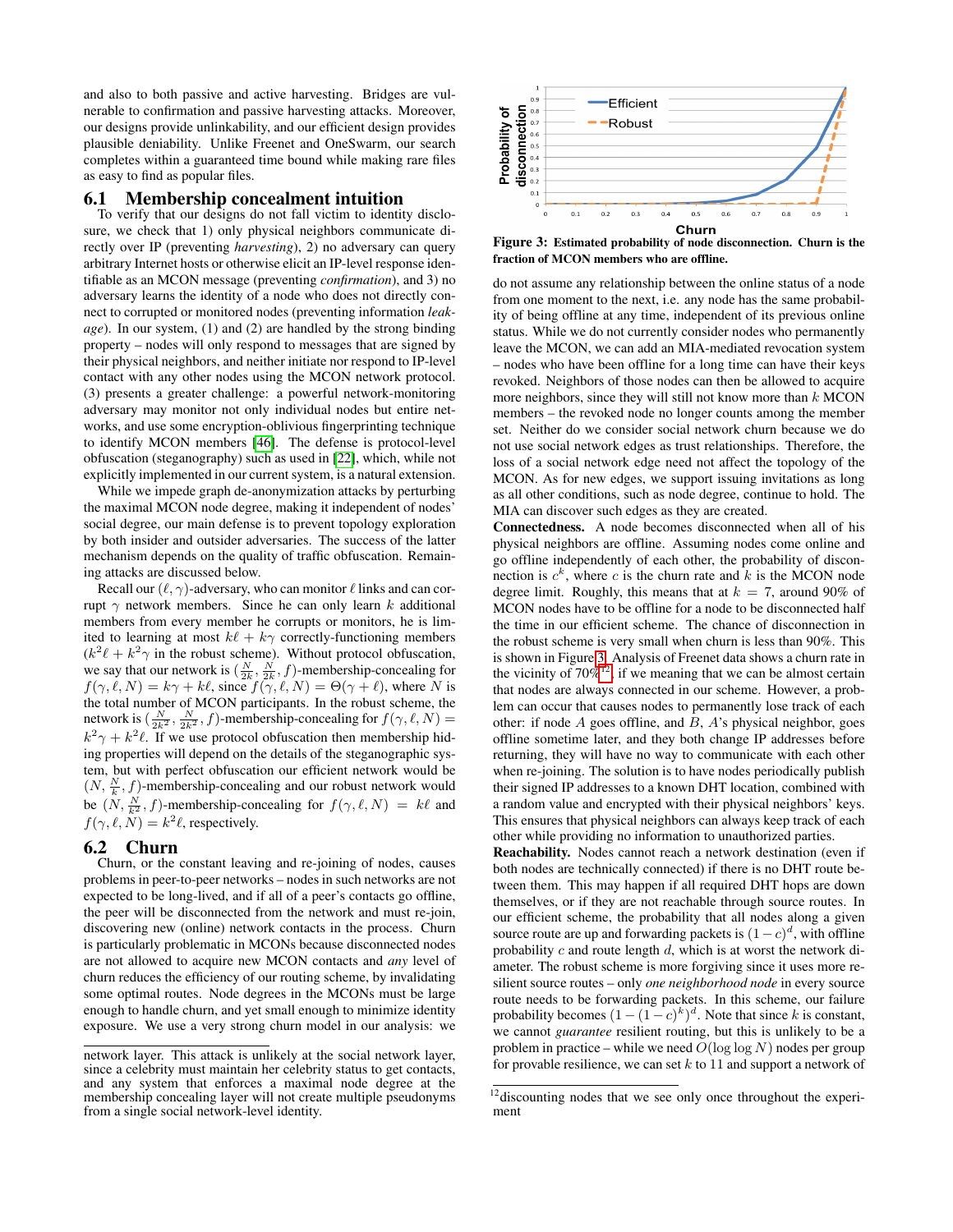100 billion nodes. In the next section we present simulation results measuring reachability when re-routing is taken into account.

Denial of service attacks. An unfortunate sideeffect of plausible deniability in the efficient scheme is the inability to prevent nodes from flooding the network, since it is impossible to determine if a node legitimately initiated such a flood or is forwarding the message for another node. This leads to the problem of denial of service (DoS) attacks through network floods. We can counter this using data-oblivious throttling, where neighbors of a node sending packets faster than a certain threshold will refuse to forward some of those packets, independent of their ultimate origin or destination. This prevents undue usage of network bandwidth but degrades the maximum possible performance of the network.

Even without plausible deniability, the robust (and hybrid) scheme falls victim to DoS due to the amplification factor of messages – for every message sent by a node, multiple message must be sent by recipients. While nodes can refuse to forward duplicate messages, adversarial intermediaries modifying messages will cause both the original and the modified messages to be propagated. With enough adversaries, the final destination could be overwhelmed with messages, all of which require decryption and verification.

## 7. SIMULATION RESULTS

We simulated MCON construction and routing using the Orkut dataset from Mislove *et al.* [\[32\]](#page-9-35). The data contains 3,072,606 nodes,<sup>[13](#page-8-0)</sup> with an average node degree of 74. To test the robust routing scheme we generated a smaller synthetic social network using a modified version of the algorithm in [\[29\]](#page-9-48). Our network contained 1,324,134 nodes and had a degree distribution, diameter, and clustering coefficient comparable to the Orkut dataset.

#### 7.1 MCON construction

From the social network dataset, we constructed an MCON with a node degree limit of 7.<sup>[14](#page-8-1)</sup> The bootstrap protocol randomly selects an initial seed clique of four nodes  $(\lceil \frac{7}{2} \rceil)$  from the social network and iteratively adds nodes to the seed based on social network relationships. The final MCON contained just over 85% of the nodes in the social network. Slightly more than 35% of MCON nodes had under-full routing tables, resulting in average node degree of 5.997, with an average pairwise physical distance of 10.

#### 7.2 Routing and search

Our DHT uses the Kad routing protocol (a variation of Kademlia [\[30\]](#page-9-27)), using routing table of 16 buckets of 8 entries each. The average number of DHT hops between any two MCON nodes is 2.5, which translates to an average of 13 physical hops in the efficient case, and 26 hops in the robust case. (The probability distribution of physical hops



<span id="page-8-2"></span>physical hops per DHT query

per query with no churn is shown in Figure [4.](#page-8-2)) Note that due to the greedy nature of routing table construction, which preferentially incorporates the nearest node with a given prefix match, the average number of physical hops per logical hop is *lower* than the average number of physical hops between any two random nodes in the MCON. Assuming average round trip times of 180ms (computed from the "King" dataset [\[24\]](#page-9-49)), a search should complete in fewer than 2.5 seconds without time padding.



<span id="page-8-3"></span>Figure 5: Probability of query failure in MCON simulations. Churn is the fraction of MCON members who are offline.

When a route fails, we select the next best route and continue trying until we reach 25 failed routes per node or the query succeeds. The rates of DHT query failure with churn for all three schemes are shown in Figure [5.](#page-8-3) Data was collected using 500 independent trials, routing between two randomly-selected nodes. In the efficient scheme, the worst-case number of logical hops is 18 and the worst case for physical hops is 178, which translates to a query time of just under 33 seconds. In the worst case for the robust scheme, average performance is 127 logical hops and 395 physical hops, which would require 71 seconds on average. (Note that many of these physical hops are contacted in parallel, making the time estimate strictly pessimistic.) The efficient scheme reached its performance limit at 21% churn, and the robust scheme at 75% churn. Hybrid scheme performance depends on the modulus.

Finally, the robust scheme may provide worse-than-expected resilience in certain topologies, such as when adversarial nodes form clusters in the MCON due to dense social network relationships among them. Clusters reduce the adversaries' knowledge of honest MCON nodes (since most of her neighbors are malicious), but impede routing – adversarial clusters have a high chance of forming neighborhoods with malicious majorities. However, assuming route discovery proceeds correctly, we only require *one honest node* per neighborhood for message forwarding to succeed.

## 8. CONCLUSION

In this paper we initiate a systematic study of membership concealment as a security goal. While the idea has been implicitly described in other work, it was not rigorously defined, and therefore only implemented in an ad-hoc fashion, usually resulting in vulnerabilities. We presented attacks against two well-known censorship resistance tools (Freenet and Tor bridges), and described three designs for membership-concealing overlay networks (MCONs). One design is efficient, one is more robust to churn, and one is a hybrid, balancing robustness and efficiency. In simulation, churn significantly degrades the performance of all schemes, but the robust scheme performs well under churn up to 75%. From a combination of theoretical analysis and simulation, we conclude that both schemes are practical, offering bounded-time search that locates both popular and rare files equally well. *In the worst case*, our search time is less than 90 seconds in the robust scheme, and less than 35 seconds in the efficient scheme.

Some open problems remain with our designs. First, our "infection" approach to constructing the MCON, while mitigating bootstrap attacks, is nonetheless cumbersome. A better approach would be to somehow allow people to ask for membership in the MCON while preserving security. Second, the current route discovery mechanism requires a flood of the network at node join time. This imposes significant message overhead, so we need a mechanism that is more efficient and still maintains membership concealment properties and sender-receiver unlinkability. Finally, although our Membership and Invitation Authority can remain offline and hid-den, it still represents a central point of failure<sup>[15](#page-8-4)</sup> – if it were com-

<span id="page-8-0"></span> $13$ Less than 12% of Orkut's network at the time of collection

<span id="page-8-1"></span><sup>&</sup>lt;sup>14</sup>We also simulated  $k = 5$  and  $k = 9$ . The results conform to expectations – smaller  $k$  reduces connectivity and efficiency.

<span id="page-8-4"></span> $15$  with the exception of availability attacks